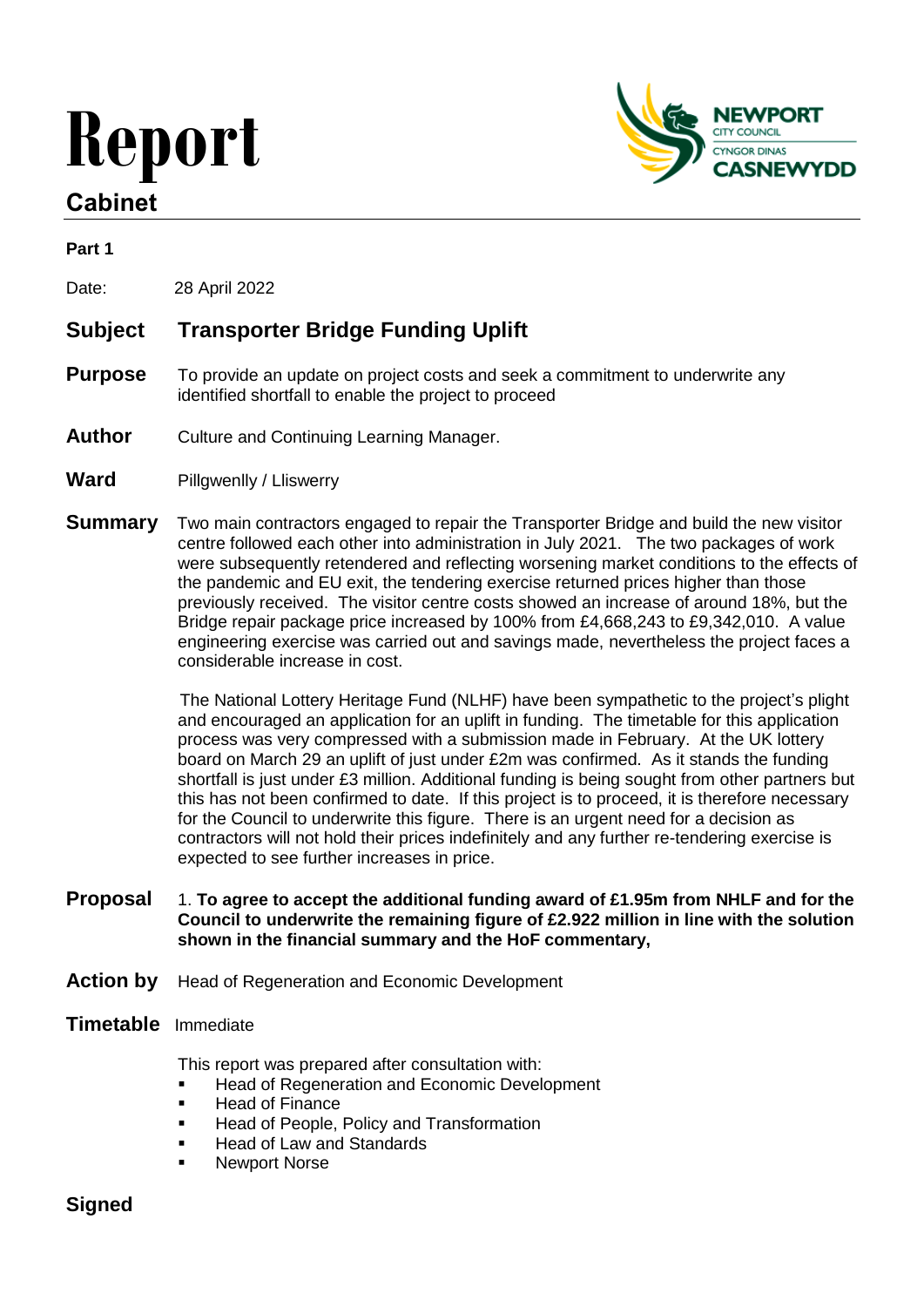# **Background**

The Council was awarded £8.75 million by the National Lottery Heritage Fund towards the repair, restoration and interpretation of the Transporter Bridge in December 2020. Confirmed matched funding included £1.38m from the Council's Capital Programme and £1.5 million from Welsh Government. The Council funding included an amount (£380k) for underwriting potential external grants and local fundraising. Accordingly, this represented the maximum risk exposure to the Council at that time.

The application to NLHF in 2020 was based on tendered packages of work for both the building of a new visitor centre and the agreed repair project for the Bridge. In July 2021 both appointed contractors entered administration and consequently the work packages had to be retendered. The retendering exercise yielded prices higher that those used to develop the bid. The visitor centre saw an increase of 18%, however the Bridge repair package saw an increase of 100% from £4,688,243 to £9,342,010.

The second round of tendering for the bridge repair has increased costs largely under preliminaries, main contractor overheads and profits, and lighting and electricals. These three items added £3.3 million, alongside other price increases. The Transporter Bridge itself is a Grade I listed structure and works to the bridge require a specialist contractor.

The total project cost had risen from £11,925,400 to £16,963,797 . Discussions with National Lottery Heritage Fund signalled their receptiveness to a bid for an uplift in funding. Covid and its fallout was affected a number of their main grant funded projects. The new project cost was arrived at after a comprehensive value engineering review and savings of £684,763 found. The opportunity for making significant savings on the Bridge repair project were limited without compromising the longer-term maintenance aims, additionally a large part of the project's costs related to access and safe working at height and these could not be reduced. The headline figures include £239,400 volunteer time and 50,000 increased maintenance costs. NLHF applications include these as both cost and income and so have neutral effect and these two figures have been removed in the table below and therefore the project set out in the financial table are £11,636,000 and £16,647,000.

The inflationary context in which we now find ourselves and the issue with sourcing materials means that any delays in agreeing to proceed with this project brings further risk to price. The further deterioration in the condition of the Bridge also needs to be borne in mind. As a listed structure the Council has a duty to preserve the structure and irrespective of the opportunity to provide a visitor facility to maximise access and understanding of the historical importance of the bridge, the Council remain responsible for its maintenance and repair. Currently the cost of repair and maintenance for the Bridge stands at £15,000 p.a. in materials and a fulltime maintenance technician.

Over £12million of external funding has already been secured for the project and will be lost if the project as a whole does not proceed.

# **The Reason for the Proposal**

As stated, the project to repair and restore the Transporter Bridge offers an opportunity to carry out much needed work with the benefit of substantial external funding. The Bridge is the most significant structure on the Newport skyline and its image is widely used in the media. It also represents the industrial period in South Wales of which there are precious few surviving structures.

There is a degree of urgency in reaching a decision and proceeding with the project. The time period for the tendered prices upon which this report is based on has already expired but the contractors are willing to honour those at this time but with a significant risk that they may need to change again as materials prices change. The contractors need to be formally engaged to fix the price at the levels on which the uplift request was based. Formal commencement would mitigate the risk, otherwise there is a possibility of having to tender for a third time, and in the current economic context a further price rise is a real possibility. There will be no further opportunity for NLHF funding following the recently confirmed uplift.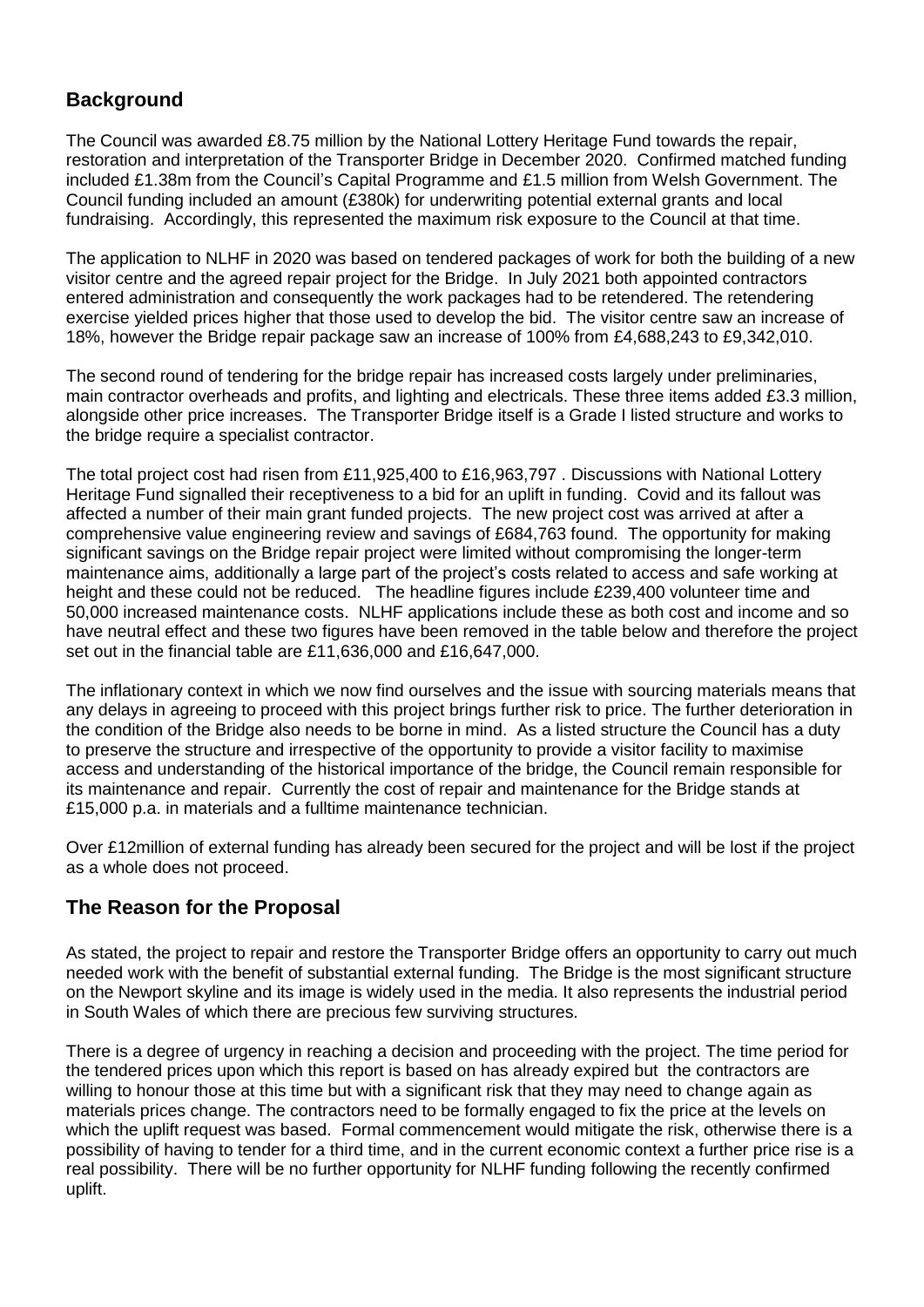The project will ensure the Transporter Bridge is the visitor attraction it deserves to be. Increasing its profile and the number of visitors is key to its long-term sustainability. It is imperative to drive up income and increase investment in on-going maintenance. The project will deliver a much-improved visitor experience and safeguard this iconic structure which is important to our residents and communities.

Standard NLHF grant conditions will apply. The funding agreement with National Lottery Heritage Fund will require a form of security to ensure compliance with grant conditions. This will take the form of a restriction against title. This will prevent the Council from selling or granting any other legal interest in the Transporter Bridge during the grant period without National Lottery Heritage Fund's express consent. This is a standard requirement for regeneration projects.

# **Financial Summary (Capital and Revenue)**

| <b>Funder</b>                                  | <b>Previously Approved</b><br><b>Funding £</b> | <b>Committed/Secured</b><br><b>Funding £</b> |
|------------------------------------------------|------------------------------------------------|----------------------------------------------|
| <b>Local Authority</b>                         | 1,380,000                                      | 1,380,000                                    |
| <b>PRISM</b>                                   |                                                | 30,000                                       |
| <b>Welsh Government</b>                        | 1,500,000                                      | 1,500,000                                    |
| <b>Wolfson Grant</b>                           |                                                | 90,000                                       |
| Local Fundraising (Friends of Newport TB)      |                                                | 20,000                                       |
| National Lottery Heritage Funding              | 8,756,000                                      | 10,706,000                                   |
|                                                |                                                |                                              |
| <b>Total Committed Funding</b>                 | 11,636,000*                                    | 13,726,000*                                  |
| <b>Total Project Cost</b>                      | 11,636,000*                                    | 16,647,397*                                  |
|                                                |                                                |                                              |
| <b>Funding Shortfall (underwritten by NCC)</b> |                                                | 2,921,397                                    |

(\*These figures do not include an allowance for volunteers and increased maintenance costs of £289,400 that formed part of the NLHF funding application and appear as both a project cost and income and therefore have a net zero effect on the budget)

The new underwrite figure is the maximum exposure the Council faces should not a penny more be raised from any other source. The Project Team are continuing to seek additional grant funding opportunities and are continuing to work with the Friends of Newport Transporter Bridge on popular fundraising.

At this time, the Council's available capital headroom and limits, as approved by full Council, are insufficient to meet this cost of £2.9 and Cabinet could not approve this as it would breach the budget framework it is required to work within. Unallocated capital resources within the headroom currently stand at £1.896m. However, current commitments against the headroom includes the Council's match funding for the 'Northern Gateway' capital bid at £2m, which was a competitive bid into the UK Government Levelling Up initiative. The scheme was unsuccessful and therefore, is not required. Removing this would increase the available headroom to £3.896 and enable the Cabinet to approve this. If Cabinet are minded to approve this additional budget provision; then the above solution is also required as a pre-requisite.

As the above shows, the Cabinet would therefore have allocated virtually all of the 2022/23 authorised capital resources at this point of the financial year and in making a decision on this issue, need to be cognisant of that.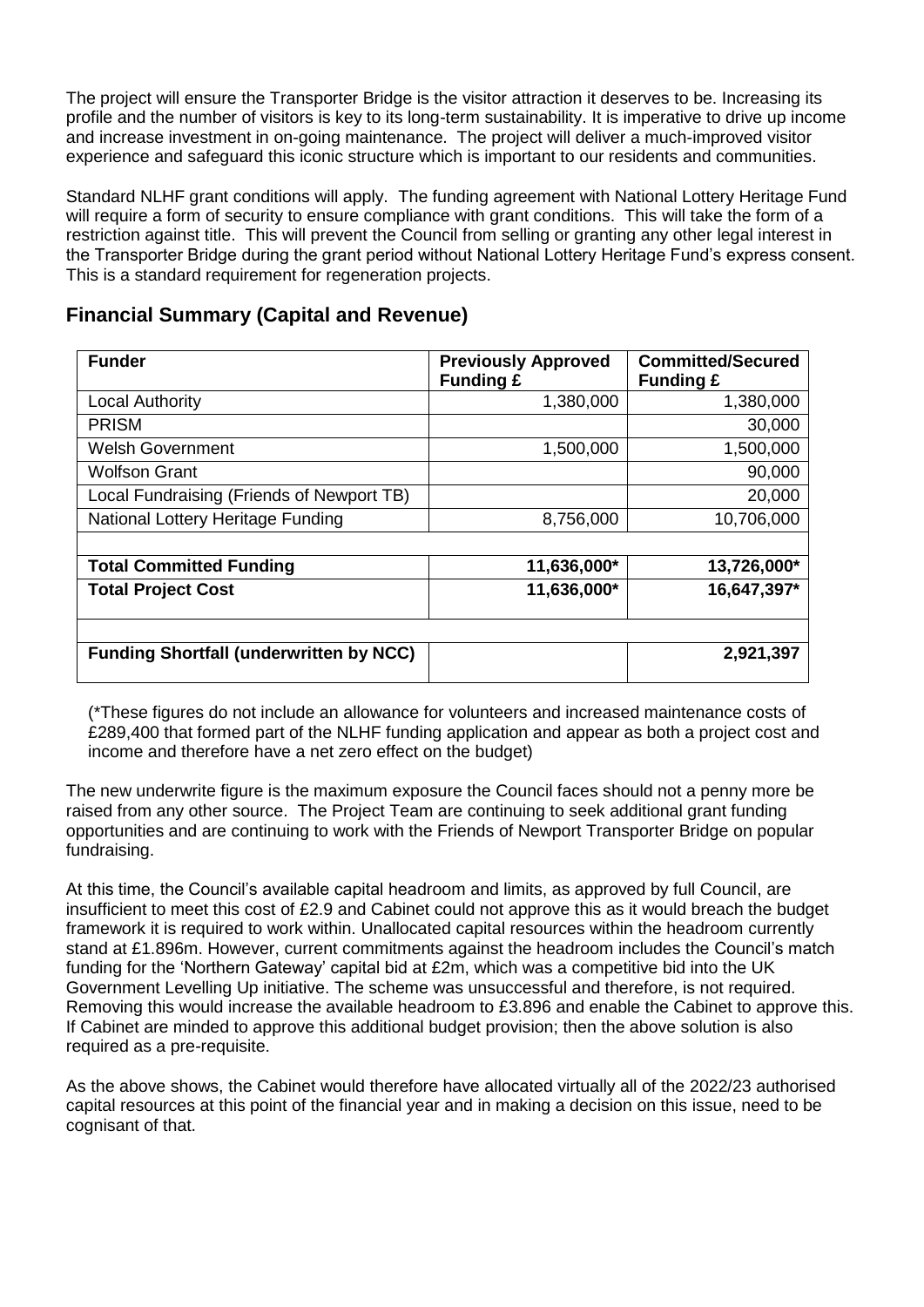**Risk**

| <b>Risk Title /</b><br><b>Description</b>                                                                                                           | <b>Risk</b><br><b>Impact</b><br>score of<br><b>Risk if it</b><br>occurs <sup>*</sup><br>(H/M/L) | <b>Risk</b><br><b>Probability</b><br>of risk<br>occurring<br>(H/M/L) | <b>Risk Mitigation Action(s)</b><br>What is the Council doing or what<br>has it done to avoid the risk or<br>reduce its effect?                                        | <b>Risk Owner</b><br>Officer(s)<br>responsible for<br>dealing with the<br>risk? |
|-----------------------------------------------------------------------------------------------------------------------------------------------------|-------------------------------------------------------------------------------------------------|----------------------------------------------------------------------|------------------------------------------------------------------------------------------------------------------------------------------------------------------------|---------------------------------------------------------------------------------|
| <b>Further Delay</b><br>resulting in tender<br>prices not being held,<br>leading to a<br>retendering exercise<br>and a further increase<br>in price | High                                                                                            | High                                                                 | Early engagement of the<br>contractors is the only course of<br>action that will mitigate the risk.                                                                    | Head of<br>Regeneration<br>and Economic<br>Development/<br>Newport<br>Norse.    |
| Further inflationary<br>pressure due to the<br>current economic<br>conditions and<br>volatility in the<br>construction materials<br>marketplace     | High                                                                                            | Medium                                                               | Forward buying of materials as<br>soon as contracts are formally let<br>will help manage price increase                                                                | <b>Newport Norse</b>                                                            |
| No further funding<br>being secured<br>requiring the full under<br>written cost to be met<br>by the Council.                                        | Low                                                                                             | Medium                                                               | The project team continue to<br>source additional funding.<br>However this decision to<br>underwrite the residual amount<br>will ensure that the scheme<br>progresses. | Head of<br>Regeneration<br>and Economic<br>Development                          |

\* Taking account of proposed mitigation measures

# **Links to Council Policies and Priorities**

The Transporter Bridge is the most iconic feature on Newport's skyline and investment in its repair and restoration will contribute to the City's regeneration and support businesses directly through and injection of £16 million into the post Brexit and post Covid economy. The visitor offer will encourage outdoor activity through active travel. A significant visitor segment currently visits the bridge as a stop on the Wales Costal Path and the National Cycle Route network. Once reopened we expect this segment to grow.

The plans for the Transporter Bridge headline the Thriving City chapter of the Corporate Plan 2017- 2022.

# **Options Available and Considered**

- a) Wait whilst further fundraising takes place and delay the project indefinitely.
- b) Accept the NHLF grant uplift and proceed with the project by agreeing to underwrite the project and vigorously pursue a fundraising effort including making further requests to Welsh Government.
- c) Abandon the project.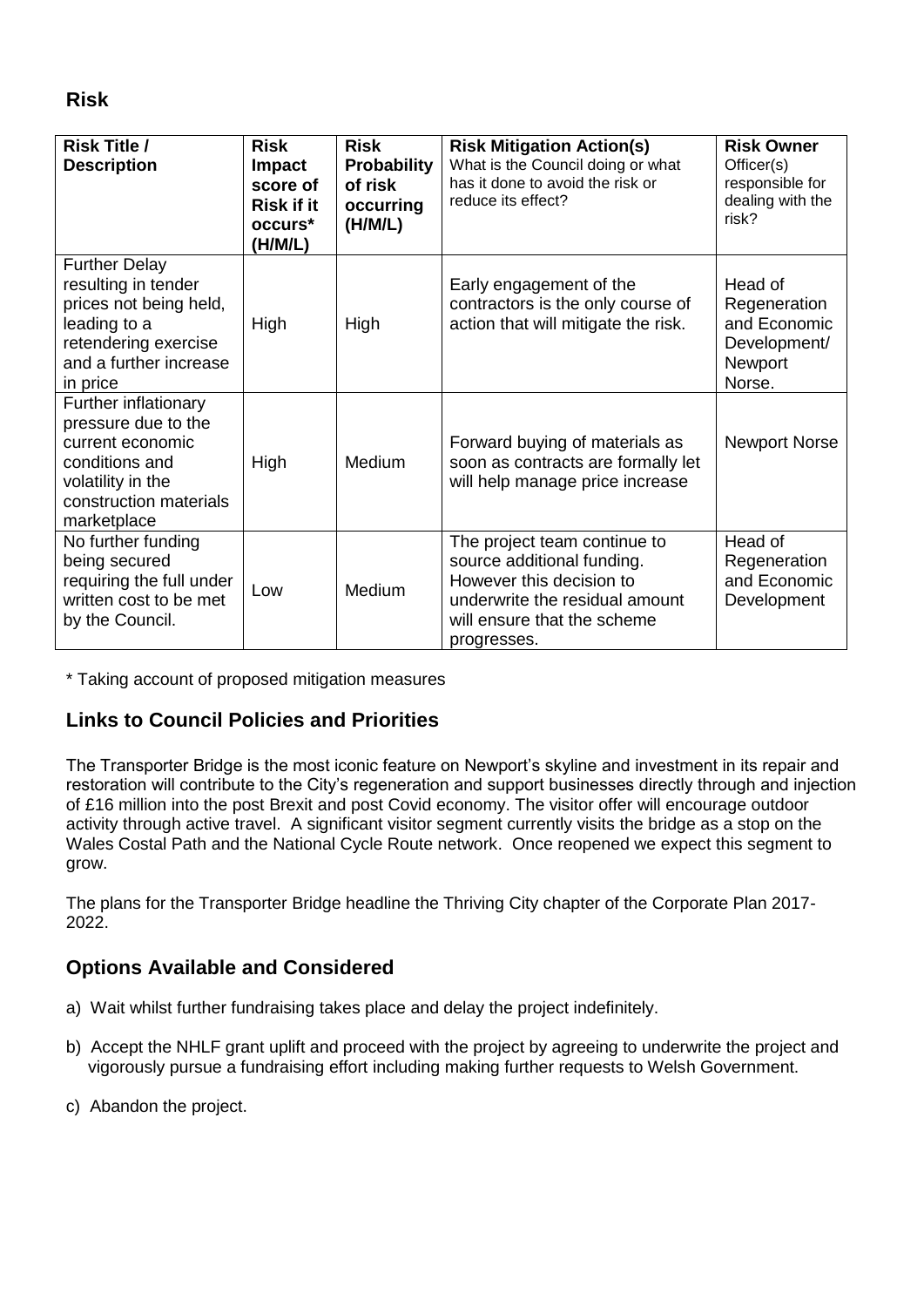# **Preferred Option and Why**

b) Accept the NHLF uplift in grant and agree to underwrite the project to enable contractors to be engaged and for the project to start. This would be the most effective mitigation measure regarding the risk of project inflation. The ongoing deterioration of the bridge structure also means there is not a "do nothing" option and the benefit that £12 million pounds of external funding brings should not be discounted.

#### **Comments of Chief Financial Officer**

The situation with unavoidable price increases is being felt across all organisations across the UK and beyond. The report highlights this point against the 'Transporter Bridge restoration project' and asks that the Council secures the current tendered price before any further potential increases.

The Council is working to an authorised limit on increases to its 'capital commitments, funded from borrowing' this year. It was set in line with the requirements of the current capital programme plus a small amount of headroom for new schemes. The Cabinet is required to make decisions and capital commitments within those limits in order to keep borrowing commitments within prudent limits. The background to this was explained in the February Council report on the Capital Strategy.

As noted in this report, the Cabinet, in agreeing to this decision to underwrite £2.9m to this scheme would need to take out the Northern Gateway scheme commitment currently against the headroom. This particular scheme cannot be taken forward at this time and therefore is entirely sensible to do if there is a higher priority to support the increased costs in relation to the Transporter Bridge.

As the report notes, this would utilise virtually of all of the authorised borrowing commitments before 2023/24 and Cabinet need to be cognisant of this. The Cabinet will be aware of a significant revenue budget underspend forecasted for the 2021/22 and therefore there will be an opportunity for the Cabinet in June/July to consider how that is utilised, which could include increasing 'capital reserves' to create some further headroom for the remainder of this financial year, for example.

#### **Comments of Monitoring Officer**

There are no specific legal issues arising from the Report. Cabinet have previously accepted to the NHLF grant conditions and have agreed to the Council's match-funding capital contributions. Because of the significant increase in the tender prices and the escalation in costs, there is the potential for an increased shortfall in funding of nearly £3m even allowing for the increased NHLF grant of £1.95m. Therefore, Cabinet is being asked to confirm the acceptance of the increased NHLF grant offer and to agree to underwrite any shortfall in funding up to a maximum of £2.922m, if further funding support cannot be secured. The tender prices will need to be accepted as soon as possible to secure the contract costs and, therefore, this decision is too urgent to await the next scheduled meeting of Cabinet in June.

#### **Comments of Head of People, Policy and Transformation**

There are no HR implications for this proposal.

Whilst a full FEIA has not been completed, this proposal will help to secure the future of an iconic Newport landmark and the work will be undertaken in collaboration with the local community and other key interest groups in a way that supports the requirements of the Wellbeing of Future Generations Act.

#### **Scrutiny Committees**

None

#### **Fairness and Equality Impact Assessment:**

The urgency surrounding this decision means that a substantial and robust FEIA cannot be carried out within timescale available. The decision relates to capital expenditure to repair and restore one of the most significant artefacts of Newport's historic built heritage. This project therefore does not have any specific impact on any group or community in Newport. The project may divert resources that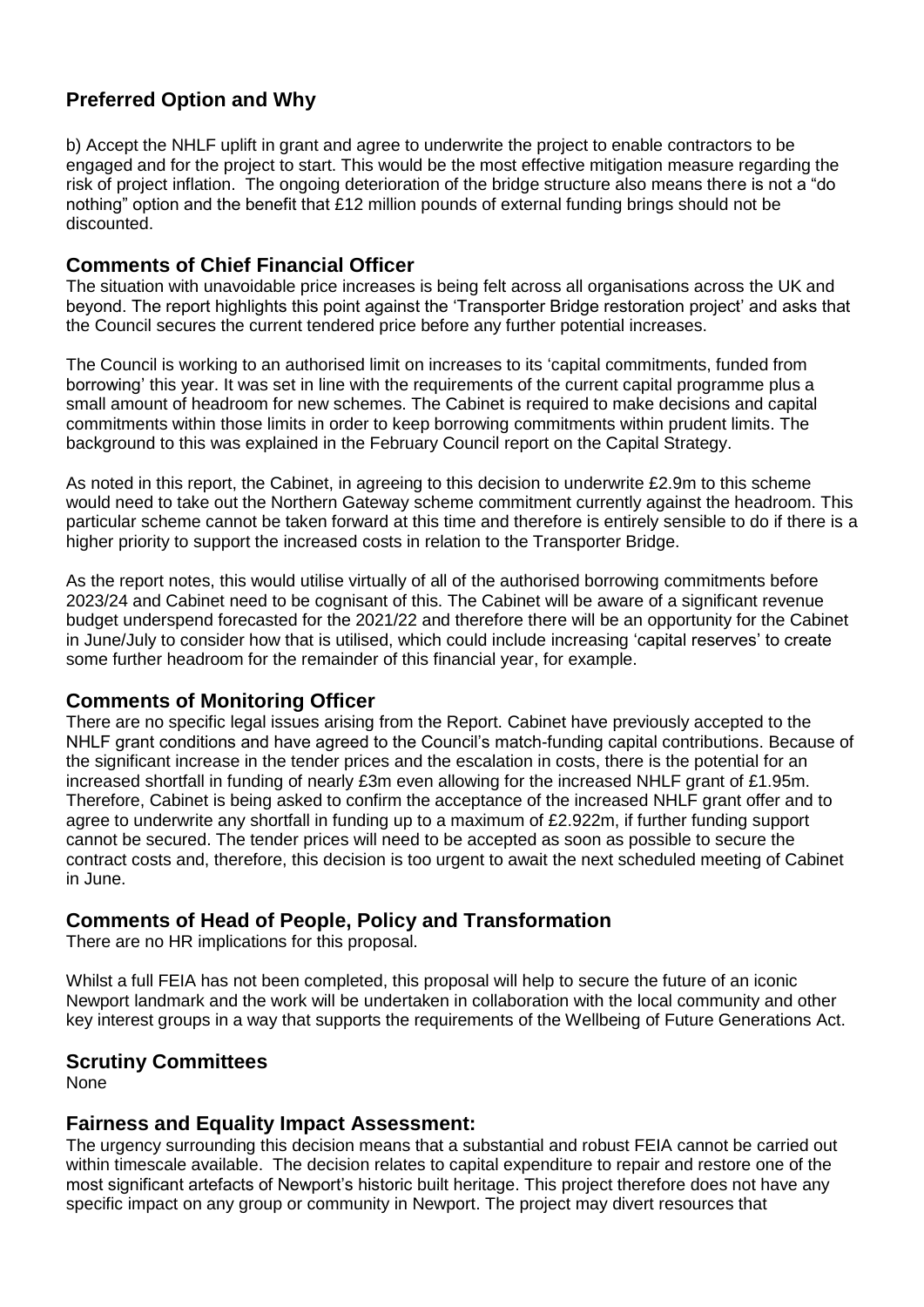conceivably could be invested elsewhere and therefore the fairness of the decision called into question. However, the substantial opportunity arising from external funding of over 12 million pounds must be also considered. This investment will have consequential benefit to the community of Pillgwenlly, and this community has been consulted widely in terms of developing content and activities.

# **Wellbeing of Future Generation (Wales) Act**

Long term - The project provides a long-term secure future for the Bridge. The Bridge is recognised as the most iconic feature of the Newport's skyline and this project will ensure we pass it on to the next generation in a better condition than when pass to us. We have made great strides in developing the Bridge as a community asset and this project will provide the opportunity to further this work and ensure the Bridge brings maximum benefit to the immediate community of Pillgwenlly as well as making a substantial contribution to the local visitor economy. The protect also provides the opportunity to develop learning assets for local schools and groups and this too will be taken forward the legacy period

Integration – The activity plan has been designed to involve local people and encourage a range of wellbeing outcomes including health, mental health and personal well-being. The educational offer will encourage learning, particularly for children who require a more experiential learning offer to flourish. The Bridge Project capital phase will make a direct impact on the local economy while, over the longer term, the visitor economy will also benefit from a new significant visitor attraction. The new visitor centre has designed with energy efficiency as a key design output.

Involvement - The project team have also consulted the local community and their views have informed key aspects of the interpretation and the proposed activity plan.

Collaboration - The project to date the project has been collaborative in nature working with key specialists including Cadw, Welsh Government and paid expert consultants. The project team have also consulted the local community and their views have informed key aspects of the interpretation and the proposed activity plan.

Prevention - The business plan under pins a long-term maintenance plan designed to reduce the cyclical cost impact of maintenance and periodic capital investment. This new approach to maintenance will ensure the ongoing sustainability of this key local heritage asset for the benefit of the people of Newport.

#### **Equality Act 2010**

The proposed decision does not have any direct or indirect impact on people or groups of people with protected characteristics defined by the Act. It might be argued investment in this project might mean that investment is denied, and this could have an indirect impact. However, it must be recognised that the financial liability that the bridge poses will not disappear if it is decided not to support the project. Equally, the inward investment that the project brings will benefit to everyone including those within the defined characteristic groupings.

#### **Socio-economic Duty**

The Transporter Bridge will have a beneficial financial impact on one of the most economically challenged communities in Newport. The National Lottery Heritage fund sees the engagement of the local community and ensuring local economic benefit as a key output for their portfolio of supported projects. The Activity Plan and its programme of events and activities has been developed to ensure the local community is directly engaged and benefits from the project. Additionally, the project has consulted with the local community to build a sense of engagement and ownership. Representatives of the local community have been consulted to ensure the local voice is heard in the interpretation. A focus of working with school children will ensure a generation will develop with an innate sense of custodianship. The project team works cooperatively with the team in the Central Hub and is delivering projects cooperatively to increase engagement.